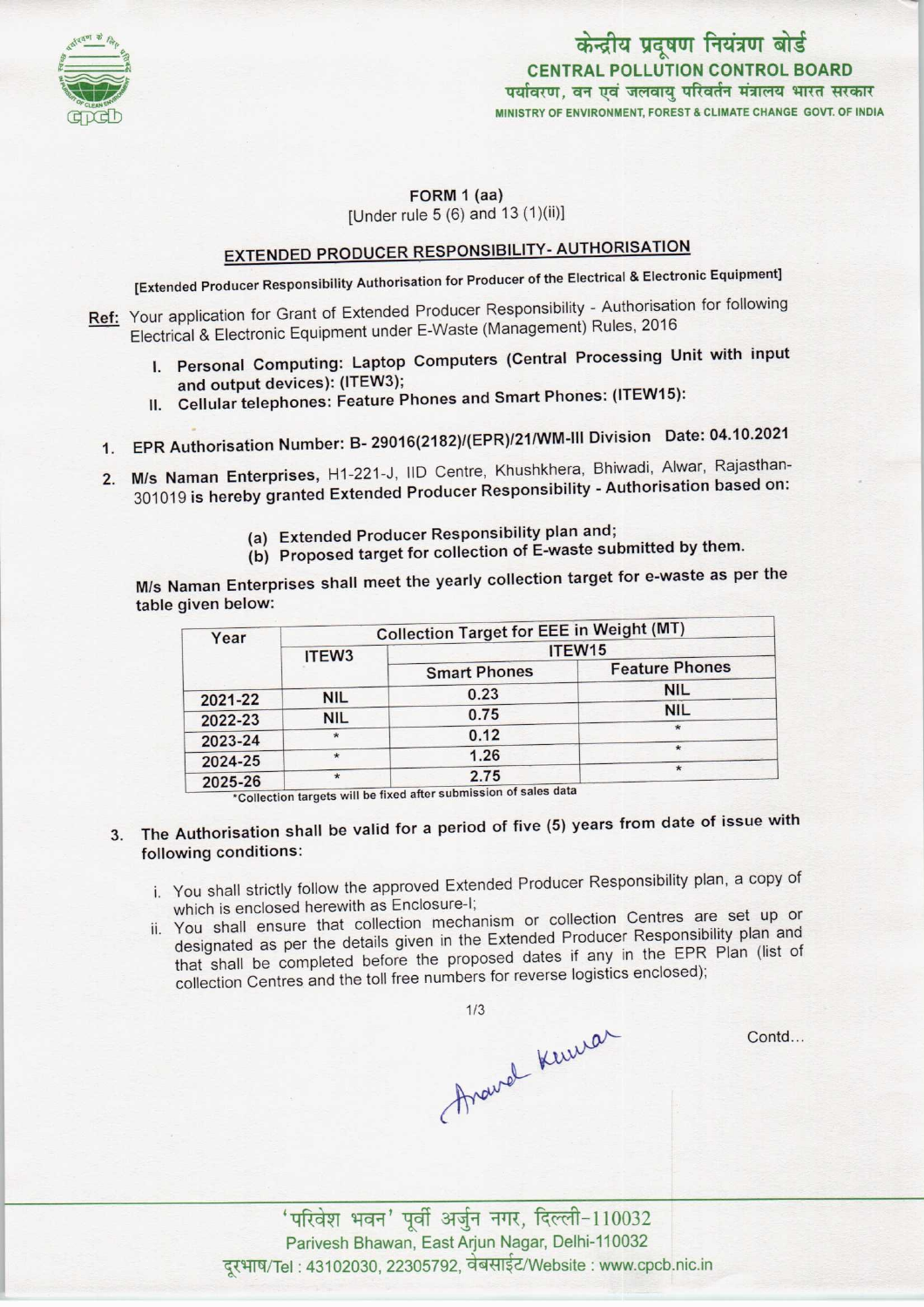

From pre page...

- iii. You shall ensure that all the collected e-waste is channelized to your dismantler/recycler M/s Greenzon Recycling Pvt. Ltd. R-30, UPSIDC Industrial area, Sikandrabad, Bulandshahr and records shall be maintained at dismantler/ recycler and your end;
- iv. You shall maintain records, in Form-2 of these Rules, of e-waste and make such records available for scrutiny by Central Pollution Control Board;
- v. You shall file annual returns in Form-3 to the Central Pollution Control Board on or before 30th day of June following the financial year to which that returns relates.

#### vi. General Terms & Conditions of the Authorisation:

- a.The authorisation shall comply with provisions of the Environment (Protection) Act, 1986 and the E-waste (Management) Rules,2016 made there under;
- b. The authorisation or its renewal shall be produced for inspection at the request of an officer authorised by the Central Pollution Control Board;
- c.Any change in the approved Extended Producer Responsibility plan should be informed to Central Pollution Control Board within 15 days on which decision shall be communicated by Central Pollution Control Board within sixty days;
- d. It is the duty of the authorised person to take prior permission of the Central Pollution Control Board to close down any collection centre/points or any other facility which are part of the EPR plan;
- e. An application for the renewal of authorisation shall be made as laid down in subrule (vi) of rule of 13(1) the E-Waste (Management) Rules, 2016;
- f. The Board reserves right to cancel/amend/revoke the authorisation at any time as per the policy of the Board or Government.

## vii. Additional Conditions: -

- a) That the applicant will submit annual sales data along with annual returns;
- b) That the applicant has to ensure that the addresses of collection points provided by them in their EPR Plan are correct and traceable and the collection points/centres are functional;
- c) That the applicant will submit revised application for grant of EPR Authorisation in case of applicant adding/changing PRO or changing its EPR Plan;

mard knewar

Contd...